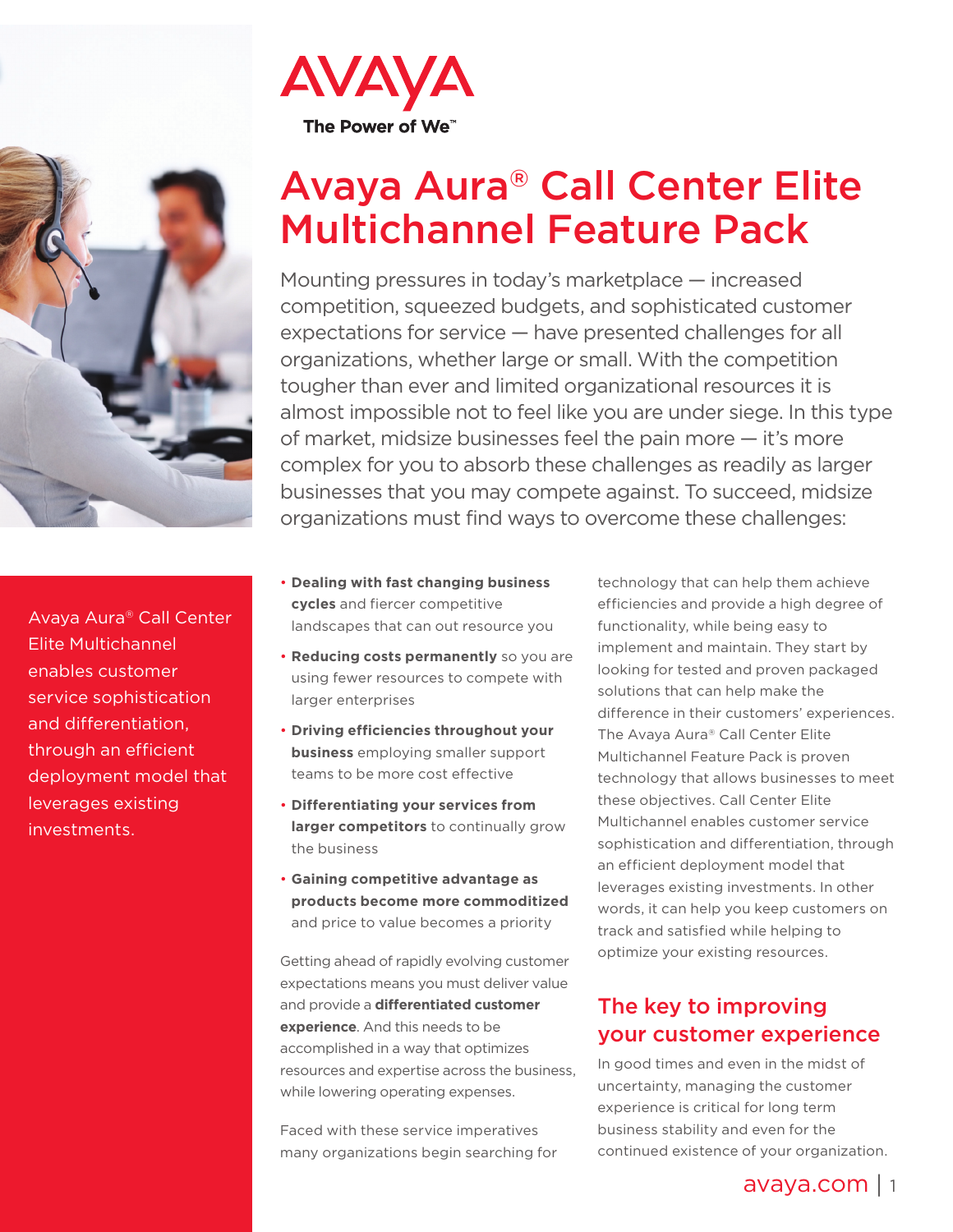The Call Center Elite Multichannel Feature Pack is a multi-purpose customer service solution. It provides a reliable, integrated, affordable multichannel contact center solution and rich and compelling customer experiences. It is designed for midsize firms or divisions of large enterprises who are seeking ways to achieve operational efficiency, increase revenue and improve customer satisfaction and retention.

The Call Center Elite Multichannel Feature Pack offers options for contact handling so your customers are treated in an efficient manner. Yet it also enables agents to more effectively respond to their needs. Intelligent routing of contacts — getting the right agent at the right time— is a proven key driver of customer satisfaction. An added benefit — it can also help you reduce costs while delivering greater business value.

## The 21st Century Contact Center

**Avaya Aura® Call Center Elite** with the **Multichannel Feature Pack** is a fully featured contact center solution with applications for multichannel, inbound and outbound contacts, and integrated real-time and historical reporting.

Avaya Aura Call Center Elite runs on our market leading Avaya Aura Communication Manager and can easily be adapted to include non-voice contacts with the Multichannel Feature Pack. The solution provides robust multichannel routing capabilities for today's 21st century contact centers, and can manage the collection, queuing, and delivery of voice and non-voice work items, such as e-mail and text or web chat sessions, to an appropriately skilled agent. The powerful routing algorithms that reside in Avaya Call Center Elite Software determine the right resource for the right

contact. The Elite Multichannel solution is modular so it is flexible and can accommodate change as businesses grow and evolve. Plus, the solution integrates seamlessly with Avaya Experience Portal for self-service options and with Avaya Call Management System for advanced reporting and customization. So whether you are an existing Call Center Elite customer that wants to add multichannel easily and affordably to your existing contact center, or you are considering Call Center Elite Multichannel for your new contact center environment, Avaya offers a solution that will turn your customer service operation into a 21st century contact center.

Avaya Call Center Elite Multichannel allows customers to make contact via voice, e-mail, fax, SMS text or instant messaging. Regardless of whether the customer prefers speaking on a telephone, sending e-mails, texting on a smart phone, or chatting over the internet, Elite Multichannel provides a universal work queue by leveraging an Avaya Automatic Call Distributor (ACD) for all supported channels. So that contact will be placed in a single queue and then routed to an agent with relevant tools, skills, and knowledge to handle the request.

Easy to implement and simple to use, Call Center Elite Multichannel also delivers:

- Out-of-the-box desktop applications for agents and supervisors
- Framework applications: intelligent routing, interaction data and centralized configuration
- Integrated outbound preview and progressive dialing, automated or agent-initiated
- Powerful application development tools for customization and integration
- Simple and fast wizards for desktop screen pops and routing rules

# Key features of Call Center Elite Multichannel

- **The right resource at the right time.** By capturing resource skill sets in the routing database, contacts are routed to the right resource by skill type, regardless of contact channel. Universal agents who support multichannel contacts can improve response time measurements, improving service levels and increasing agent efficiency.
- **Optimal performance**

**management.** Reporting is pivotal to a contact center's success. The solution offers basic out-of-the-box performance reporting on all real time and historical activity in the contact center environment. Supervisors can choose to display the information in grid format or report layout. For more sophisticated contact center reporting, Avaya Call Management System is available for more robust consolidated reporting needs.

- **Proactive customer engagement.**  From callbacks to targeted campaigns, these simple and effective integrated outbound dialing tools can improve customer engagement and balance agent inbound and outbound calling.
- **Simple wizards facilitate ease of use.**  Built-in wizards make configuration easier and faster. By leveraging best practices in contact center configurations, Avaya has created predefined desktop screen pops and routing rule definitions. This can shorten timelines, allowing business operations to commence more rapidly.
- **Enhance customer experience through advanced treatments.** Unique algorithms and capabilities such as Expected Wait Time, Abandoned Call Assistant, and Customer Requested Call Back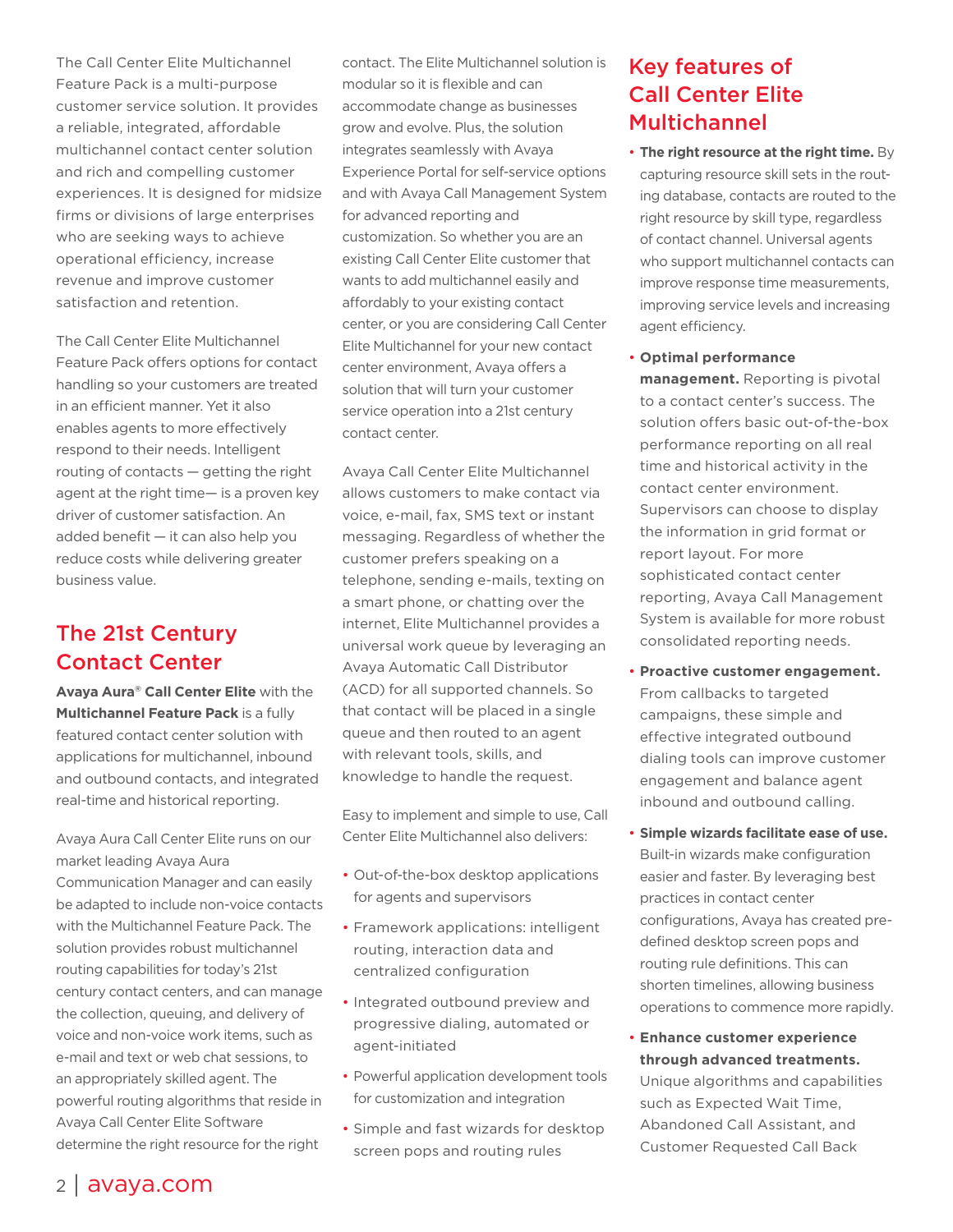deliver operational efficiencies and increase customer satisfaction.

- **Expand agent knowledge with customer history.** Call Center Elite Multichannel agent desktop displays a list of previous customer contacts to help ensure that agents have all of the pertinent context in order to better serve customers.
- **Pre-built Microsoft Dynamics CRM Connector.** This allows office workers to call individuals in Microsoft Contacts and Accounts lists, and view contact screen-pops with inbound contacts.
- **Integrated Wallboard application.** It displays real-time and statistical information on Vector Directory Number (VDNs), skills or splits and agents in a marquee window. Installed on agent PCs, the scroll bar of information allows agents to closely track their personal work performance and the performance of their work group (skill or split).
- **Chat canned messages.** Agents using chat canned messages are able to make use of personal or corporate specific messages such as "Hello, my name is Sally, how may I help you?" In addition, an agent can configure an e-mail address in the event that no agent is available or a customer attempts to contact a call center after hours. Chat messages can also be used to inform or advertise information about a new or existing promotion.
- **Keyboard based routing.** Allows the administrator to identify keywords, which characterize the content of an e-mail. Keywords can be defined and associated with a group of experts, which in turn can improve routing and deliver higher quality and faster e-mail responses.
- **Avaya Experience Portal integration.** Through the integration

#### Value Driven Results with Avaya Call Center Elite Multichannel

With Call Center Elite Multichannel you can:

- Improve customer satisfaction by offering them their preferred method of interaction (e.g. voice, e-mail, web chat, Instant Messaging, and SMS).
- Increase investment value by building upon existing Avaya Aura® Communication Manager, Call Center Elite, and Call Management System platforms.
- Enable business anywhere and scale operations as conditions change by employing strategies such as home agent, remote worker, and universal agent while integrating these with the business ecosystem of branches, partners, and suppliers.
- Optimize contact center operations by improving the handling and tracking of customer requests through contact center routing and management capabilities.
- Optimize productivity and increase agent effectiveness by using Computer Telephony Integration (CTI) screen pops, unified agent desktop, and universal work queue for multichannel and blended inbound/outbound communications.
- Increase customer loyalty by leveraging information from previous interactions or purchases to create a personalized experience.
- Improve agent job satisfaction and reduce attrition by offering agents the opportunity to remain productive with varied work schedules that include voice and non-voice contact handling; providing a break from the routine.
- Enable competitive differentiation and build lasting relationships by implementing effective customer relationship strategies across all contact channels.

of Experience Portal, customers will gain an "all in one" contact center suite experience by configuring Experience Portal within the Elite Multichannel control panel in addition to improving their customer service. Avaya Experience Portal is sold separately.

• **Avaya Aura® Workforce Optimization (WFO) integration.** Managing the agent workforce requires sophisticated WFM tools. By automatically forecasting staffing requirements to meet call.

#### Avaya Client Services

Rapid technology changes are creating a challenging, complex, multi-vendor environment, leaving enterprises

searching for ways to keep up and move forward under economic pressures. This environment creates a gap between the availability of new technology and the ability to consume it. Avaya Services addresses the technology gap to capitalize on your investment and enables clients to achieve the true benefits of technology by removing complexity, improving performance and accelerating ROI.

From assessing business needs to designing, implementing, managing and maintaining the solution, Avaya Services provide a range of options to supplement or support your internal resources in addressing business needs.